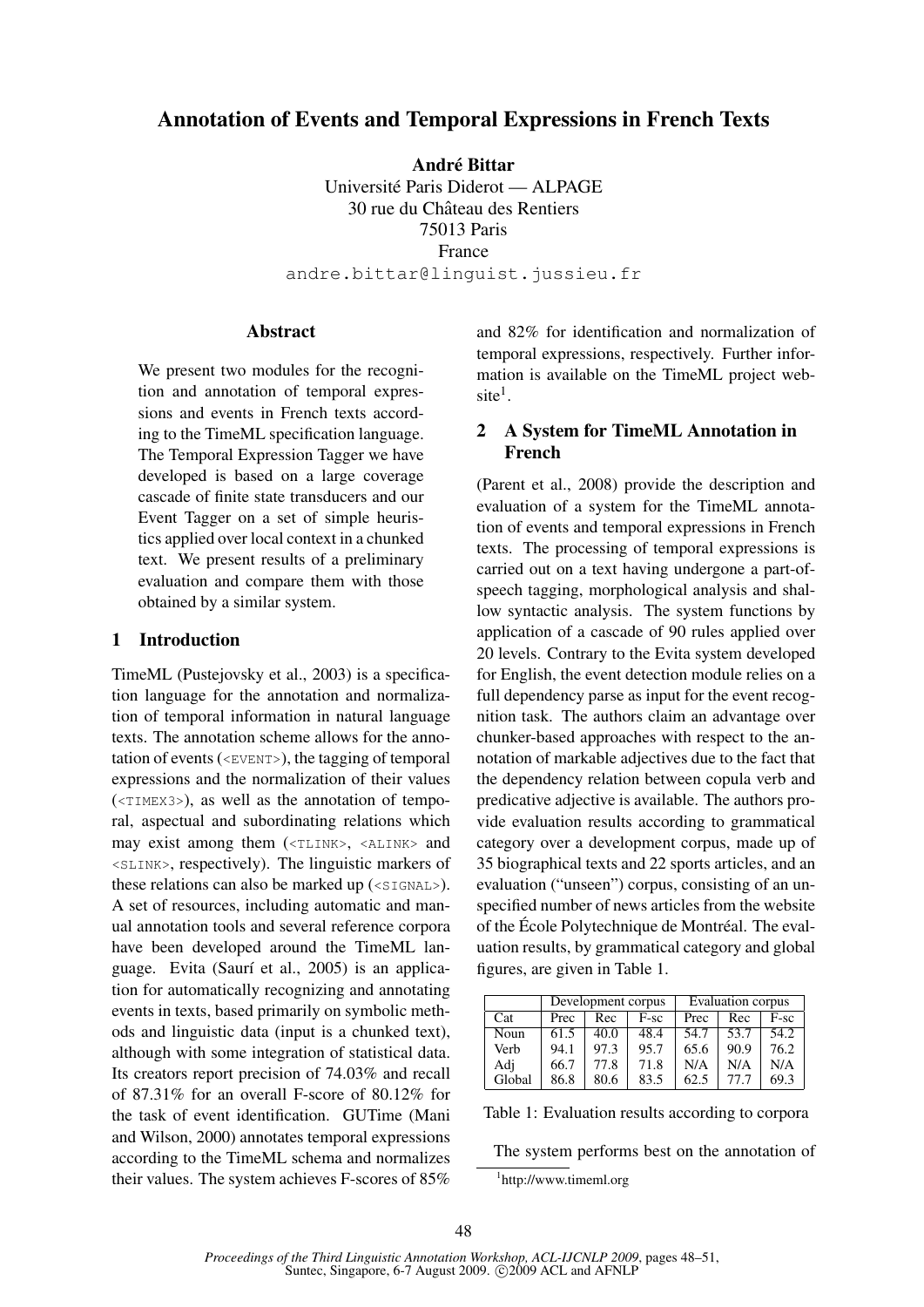event verbs and encounters the most difficulties in the annotation of event nominals. Adjectives are relatively well processed over the development corpus, but no adjectives were annotated by the human annotator in the evaluation corpus, so no results were calculated. As for the annotation of temporal expressions, precision is 83% and recall 79%, for an F-score of 81% over an evaluation corpus containing 544 human-annotated temporal expressions and an F-score of 50% for the normalization of values. These figures are comparable to those cited for GUTime for English.

# 3 Annotation Modules

In this section, we describe an annotation system, similar to that of (Parent et al., 2008) described above, although based on a rich cascade of finite state transducers and a shallow syntactic analysis, as opposed to a full dependency parse. The system is made up principally of two modules, the first tagging temporal expressions (section 3.1), the second identifying and annotating event expressions (section 3.2).

# 3.1 Temporal Expression Tagger

This module carries out the tagging and normalization of temporal expressions. The module consists of a large-coverage set of finiste state transducers developed with the Unitex<sup>2</sup> corpus processor. The transducers in this largecoverage grammar, applied to raw text, recognize patterns of dates, times, duration and frequency and tag expressions with the appropriately typed <TIMEX3>. A transducer matching expressions not to be marked up was also created. This transducer tags with the label <GARBAGE> expressions such as phone numbers, which could otherwise match numerical dates. The ambiguous word *été* (*been*/*summer*), when preceded by an adverb or the auxiliary verb *avoir* is tagged as <GARBAGE>, as it has its verb rather than noun reading in this context. Other expressions tagged as <GARBAGE> include the common expression *les 35 heures* (*the French 35 hour week*) and names of streets containing a date, such as *la place du 13 Mai*, etc. The normalization script, written in Perl, calculates the standard values of temporal expressions, including underspecified deictic expressions, and removes annotations on items marked <GARBAGE>. The script consists of a set of substitution functions for each type of temporal expression tagged by the transducers. Each function converts the content of the expression into a TimeML standard value and inserts it in the value attribute of each <TIMEX3> tag. This module is available for download at http://www.linguist.univ-parisdiderot.fr/-abittar. This approach differs from that of (Parent et al., 2008) in that it relies almost entirely on lexical processing.

An evaluation was carried out on a subset of the corpus used to evaluate the similar module described in section 2. Our corpus consists of the 45 news articles from the Agence France Press used in the training and test sets described by (Parent et al., 2008). Figures for the evaluation are given in Table 2. The column labeled "Loose" represents the number of matches which cover an incomplete span of the expression, for example *un mois* (*one month*) instead of *un mois et demi* (*a month and a half*). The column "Strict" is for exact matches. The "Value" column represents the correctly normalized values for the temporal expressions detected, calculated over strict matches.

|           | Human | Found | Loose | <b>Strict</b> | Value |
|-----------|-------|-------|-------|---------------|-------|
| Number    | 592   | 575   | 508   | 484           | 317   |
| Precision |       |       | 85.8  | 84.2          | 55.0  |
| Recall    |       |       | 88.4  | 81.8          | 44.9  |
| F-score   |       |       | 87.   | 83.0          | 49.4  |

Table 2: Evaluation results for the Temporal Expression Tagger

These figures are much in line with those of the system described in (Parent et al., 2008). Performance is slightly lower on loose matches (F-score 87.1 versus 91.0), but we achieve better results on strict matches (F-score 83.0 versus 81.0). This could be explained by the fact that we did not develop our grammar on the same type of source text, but shows that the grammar has a good coverage of the variants of each type of expression.

Sources of noise include age values tagged as durations, e.g. *M. Dupont, 58 ans* (*Mr. Dupont, 58 years old*) (11 errors), and numerical values taken to be years, e.g. *l'astero ´ ¨ıde 2001 UU92* (*Asteroid 2001 UU92*) (8 errors). Silence occurs mostly on coordinated date expressions or sequences, e.g. *les 4, 5 et 6 fevrier ´* (*the 4th, 5th and 6th of February*) (11 errors) or expressions taking a

 $2$ Unitex is a graphical corpus processing program, available for download under GNU General Public Licence at http://www-igm.univ-mlv.fr/-unitex/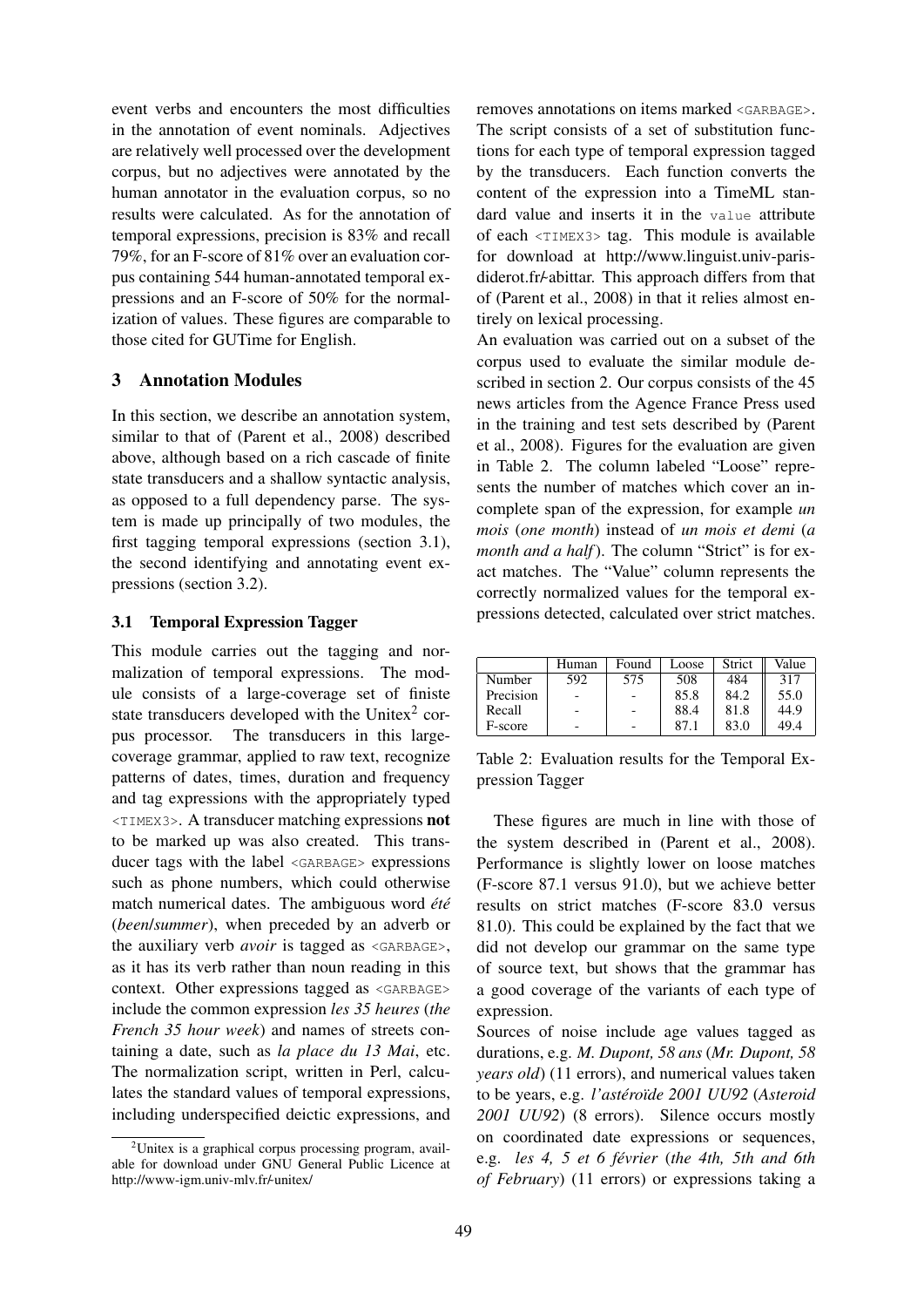"vague" normalized value, e.g. *dans le passe´* (*in the past*) (15 errors).

Results for the normalization of values for temporal expressions are practically identical to the other system for French. The majority of errors produced by our system (97 out of 167) are due to the fact that our normalization script does not yet fully deal with underspecified weekday expressions, such as *jeudi soir* (*Thursday evening*). In the hand-annotated corpus these expressions are fully resolved, with year, month and day values specified, e.g. 2002-01-15TEV, whereas we provide a correct, but not completely resolved value, which specifies the day of the week, e.g. 2002-WXX-4TEV. Excluding this difference in processing boosts precision to 73.6 and recall to 60.1 (F-score 66.85) for the normalization of values. We are currently working on fully normalizing these values.

#### 3.2 Event Tagger

This module tags event expressions with the <EVENT> tag and classifies the events according to the ontology defined for TimeML. It also detects negative polarity contexts, as well as any aspectual or modal properties of certain verbal constructions. Input is a text having undergone partof-speech tagging, an inflectional morphological analysis and shallow syntactic analysis, carried out by Macaon, a modular processing pipeline for French<sup>3</sup>. The Event tagger consists of several levels of processing - a layer of lexical processing, basically a lexical lookup for nouns and verb classes, and a layer of contextual processing consisting in the application of heuristics for detecting and eliminating event candidates and classifying them. This module relies on certain lexical resources. For the detection of event nominals, a lexicon containing nouns with at least one event interpretation is used. Many of the entries in this lexicon are ambiguous as they may also have a non-event interpretation. For example, *repas* (*meal*) has an object interpretation as well as an event reading. This highlights the need for disambiguation of nominals. The noun lexicon is based on the VerbAction lexicon (Hathout et al., 2002) which provided 9 200 unique deverbal noun lemmas. We further enriched the lexicon through semi-automated

<sup>3</sup>Macaon is freely available for download at http://pageperso.lif.univ-mrs.fr/alexis.nasr/macaon/.

search engine queries, such as *X a eu lieu* (*X took place*) and *lors du/de la/des X* (*during the X*), where X is likely to be an event nominal. An initial application of this method yielded 769 unique noun lemmas which were not in VerbAction mostly rare or non-deverbal nouns, such as *anticoagulotherapie ´* (*anticoagulation therapy*) and *anniversaire* (*birthday*). The noun lexicon is of comparable size to that used in Evita.

We created by hand a verb lexicon which is used to perform classification of verbal events. It contains 200 lemmas for verbs in 6 of the 7 TimeML event classes<sup>4</sup>. Verbs were initially added to the lexicon by translating those proposed in the TimeML classifcation for English. The list of verbs was enriched by querying the dictionary of synonyms at the Université de Caen<sup>5</sup>. The lexicon is small for the time being and will need to be increased to ensure better coverage for classification. Like the noun lexicon, the lexicon of verbs contains ambiguities as certain verbs may belong to different classes or may not have an event reading in certain contexts. For example, the verb *expliquer* (*to explain*) belongs to the class REPORTING when it introduces a complementizer phrase in *que* (*that*) headed by an event (*Max a explique qu'il avait ´ commis une erreur - Maca explained that he had made a mistake*). This is the class attributed by the lexicon. However, when it has a human subject and an event in object position (*Le manager a explique le renouvellemetn de l' ´ equipe - the man- ´ ager explained the renewal of the team*), it must be annotated with the class I ACTION. Finally, if this verb has events in both subject and object position (*Le rechauffement climatique explique la fonte des ´ calottes glacieres - global warming explains the ` melting of the ice caps*), it is to be annotated with the class CAUSE. The system is thus confronted with the non-trivial problem of word sense disambiguation to identify the correct readings of nouns and verbs in the text. Initially, we tackle this problem for verbs with a number of heuristics, applied to local chunk context, for each of the TimeML verb classes in the lexicon. A total of 16 heuristics are used for choosing candidates for markup with the <EVENT> tag and 30 heuristics for classifying the events and determining values for the aspect, modality and polarity attributes. For example, in the case of the verb *expliquer* given above, the

<sup>4</sup>As the class OCCURRENCE is the default class, it has no entries in the lexicon

<sup>5</sup> http://www.crisco.unicaen.fr/cgi-bin/cherches.cgi